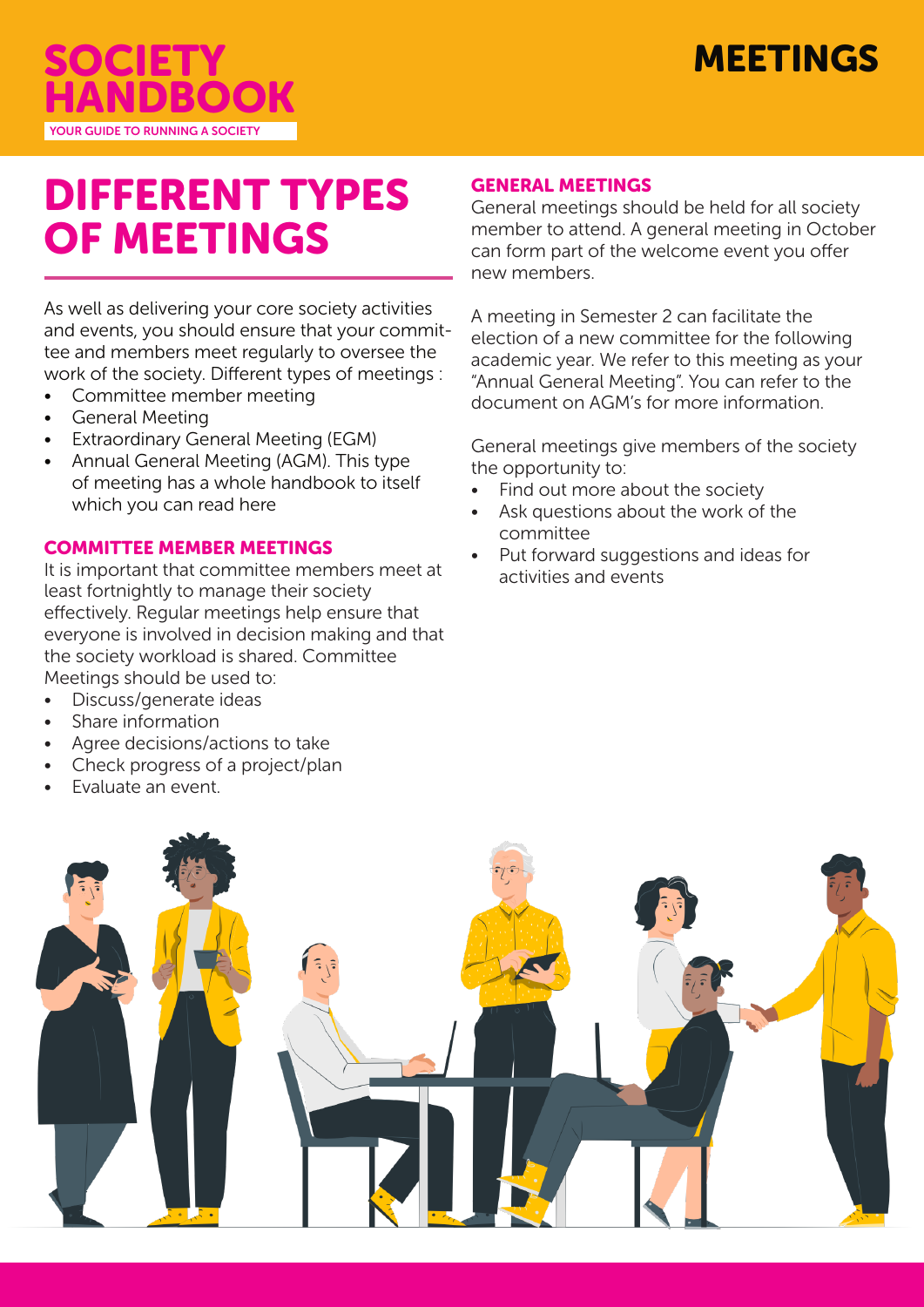

# MEETINGS

# HOW TO RUN A SUCCESSFUL MEETING

# 1. AGREE A CHAIR

This doesn't necessarily need to be the society Chairperson and can change from meeting to meeting. The chair will open the meeting and ensure the conversation is focused and balanced throughout.

## 2. AGENDA

Ask members in advance for any items that they wish to discuss and add to the agenda.

### 3. MINUTES OF PREVIOUS MEETING

These should be shared with society members along with the meeting agenda via email, in advance of the meeting. Members should be given at least one weeks notice of the meeting so they can make arrangements to attend and have time to read the information and prepare.

### 4. APOLOGIES

Anyone who has been invited to the meeting and cannot attend should send their apologies which will be noted by the secretary.



# 5. MATTERS ARISING:

This is where questions or queries can be raised about items discussed at the last meeting

## 6. COMMITTEE UPDATES/REPORTS

Progress updates should be shared about the work undertaken by the society. The treasurer may wish to give an update on society finances.

**7. AGENDA ITEMS:** Address the items on the agenda, discussing them with the committee and members in attendance

# 8. ANY OTHER BUSINESS (AOB):

Discuss any urgent matters that were not submitted to the agenda on time. Give members the opportunity to ask questions.

### 9. DATE OF NEXT MEETING

Schedule your next meeting agreeing a time which suits the majority suitable of members.